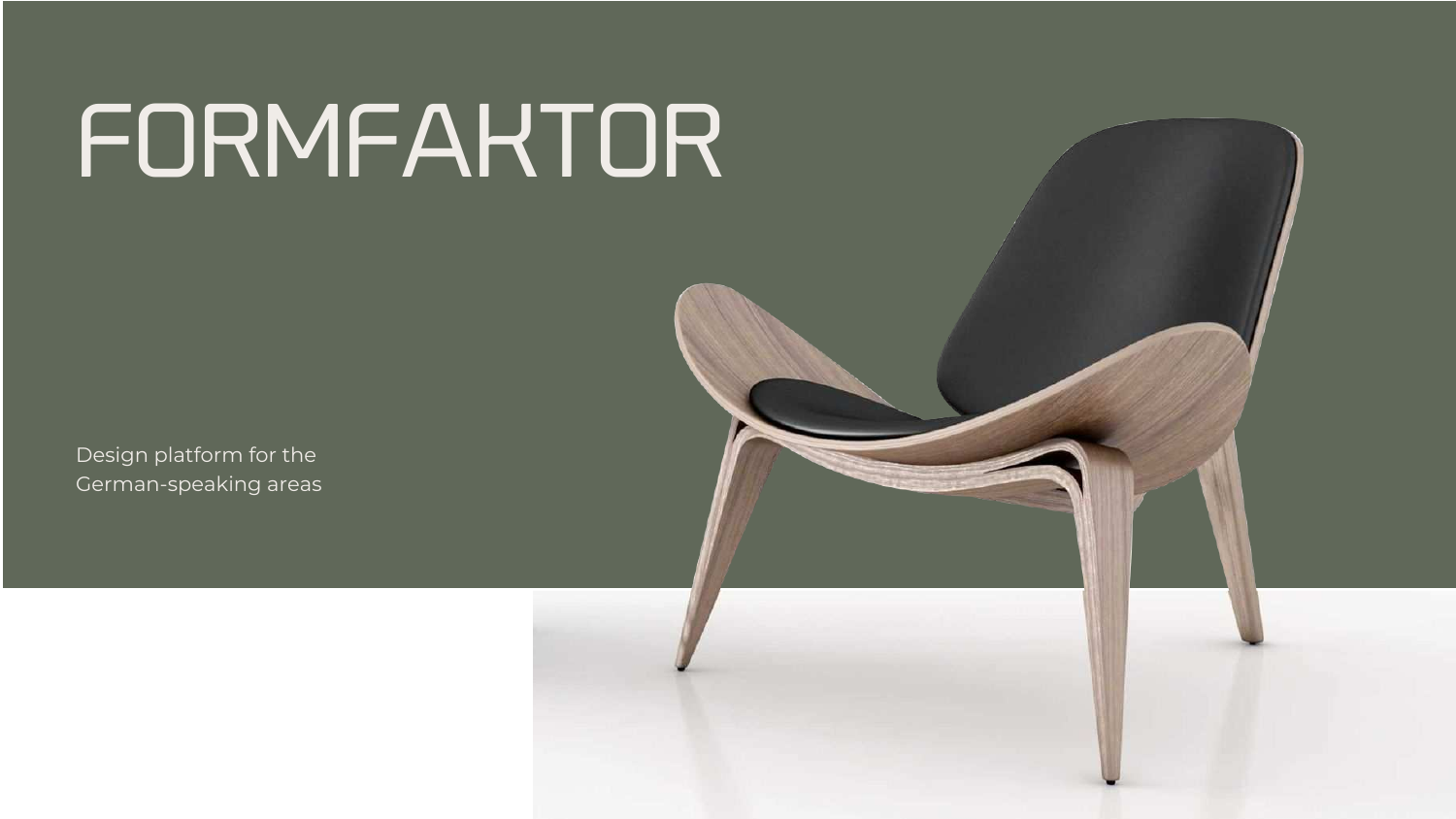### About

FORMFAKTOR is an Austrian design magazine founded in 2018 by Markus Schraml, journalist with 20 years of professional experience as TV editor, cameraman and print journalist. FORMFAKTOR is an independent digital design platform that is not financed by any big company, publishing giant, political group or investor with it's own agenda. The result is an editorial content, which is determined purely by journalistic duty of care and completely free choice of subject. With its mix of design, innovation, architecture and mobility, FORMFAKTOR picks up on the most burning questions of our time.

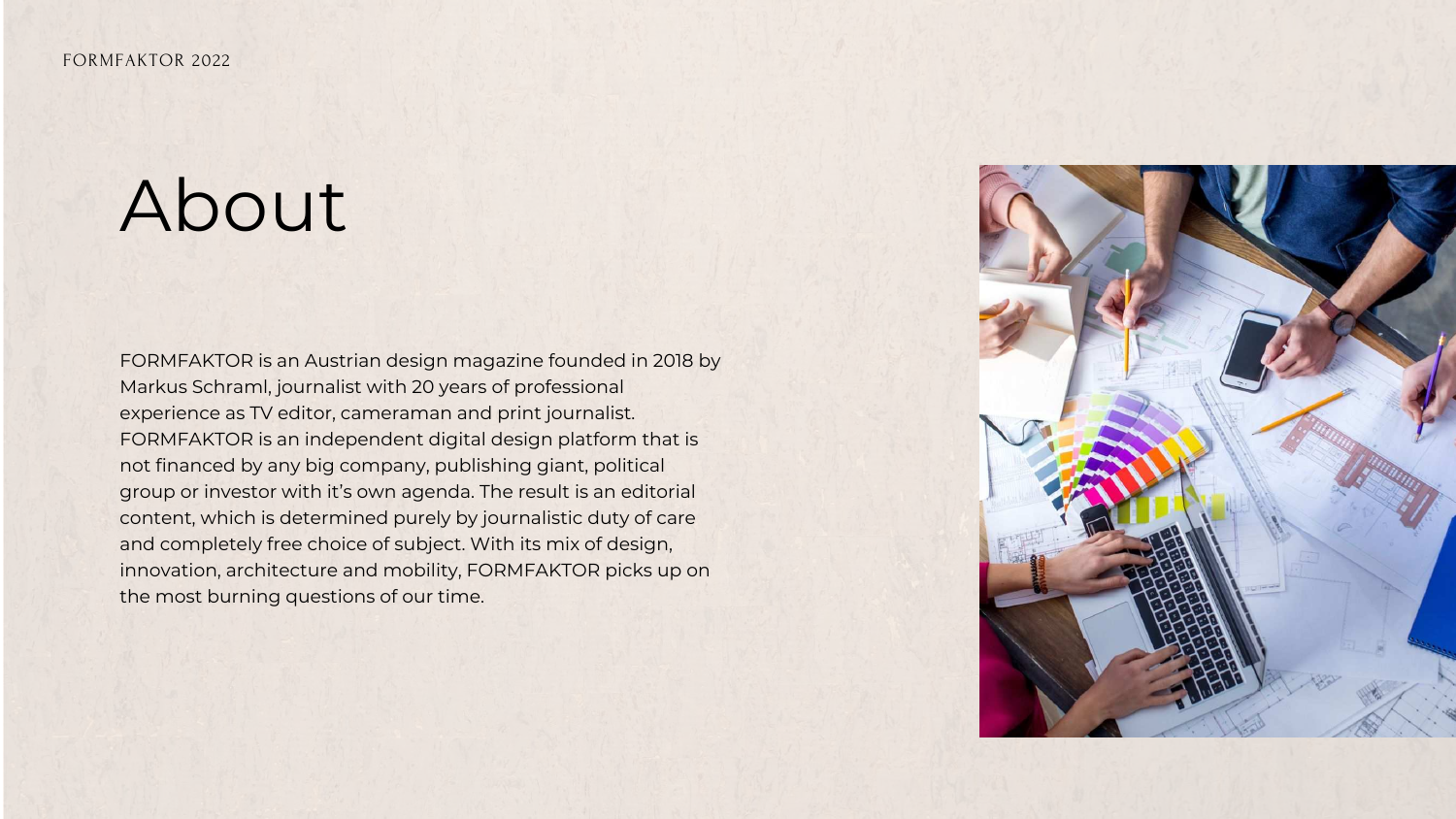## Facts



Unique Visitors: 23.576 per Month (as of April 2022)

Visits: 42.555 per Month (as of April 2022)



Readership by occupation: Design professionals from agencies, press departments, companies, decision-makers of high quality design stores, design institutions, universities, architectural practices, design studios and in design interested audiences in general.



TOP readers by countries: Germany, Austria, Switzerland, Italy, France, USA, China



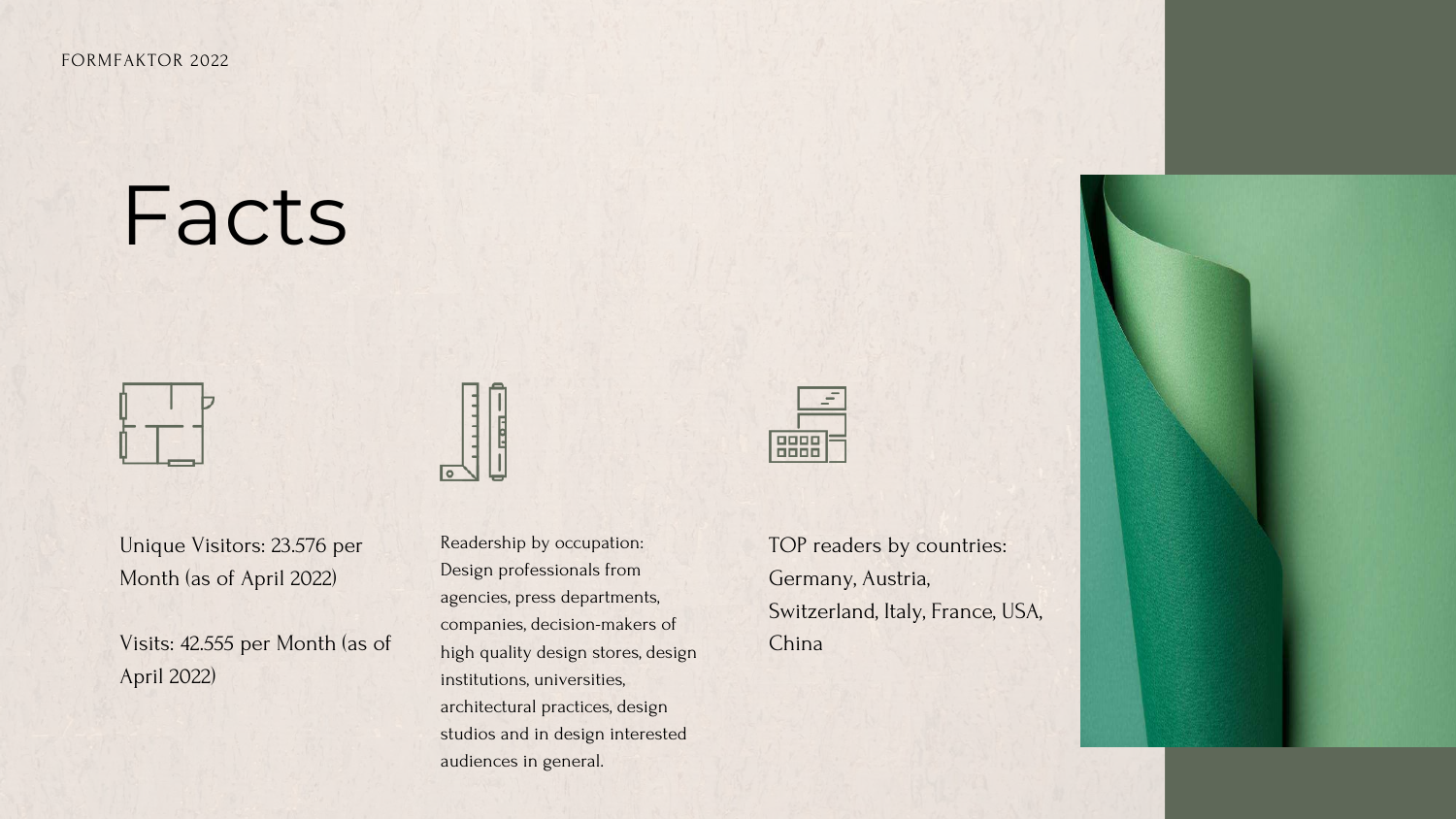Featured Box AD EUR 790,- per month

Sidebar AD, 1st position EUR 690,- per month

Sidebar AD, 2nd position EUR 590,- per month

Sidebar AD, 3rd position EUR 490,- per month

### Rates

Sponsored Content (max. 2000 charakters incl. spaces, max. 5 photos) EUR 1.490,- per month

Advertorial (max. 2.500 charakters incl. spaces, max. 5 photos) EUR 1.490,- per month

Promotion (max. 2000 charakters incl. spaces, max. 3 photos) EUR 990,- per month

All ads are on shared positions. All prices excl. 20 % VAT.